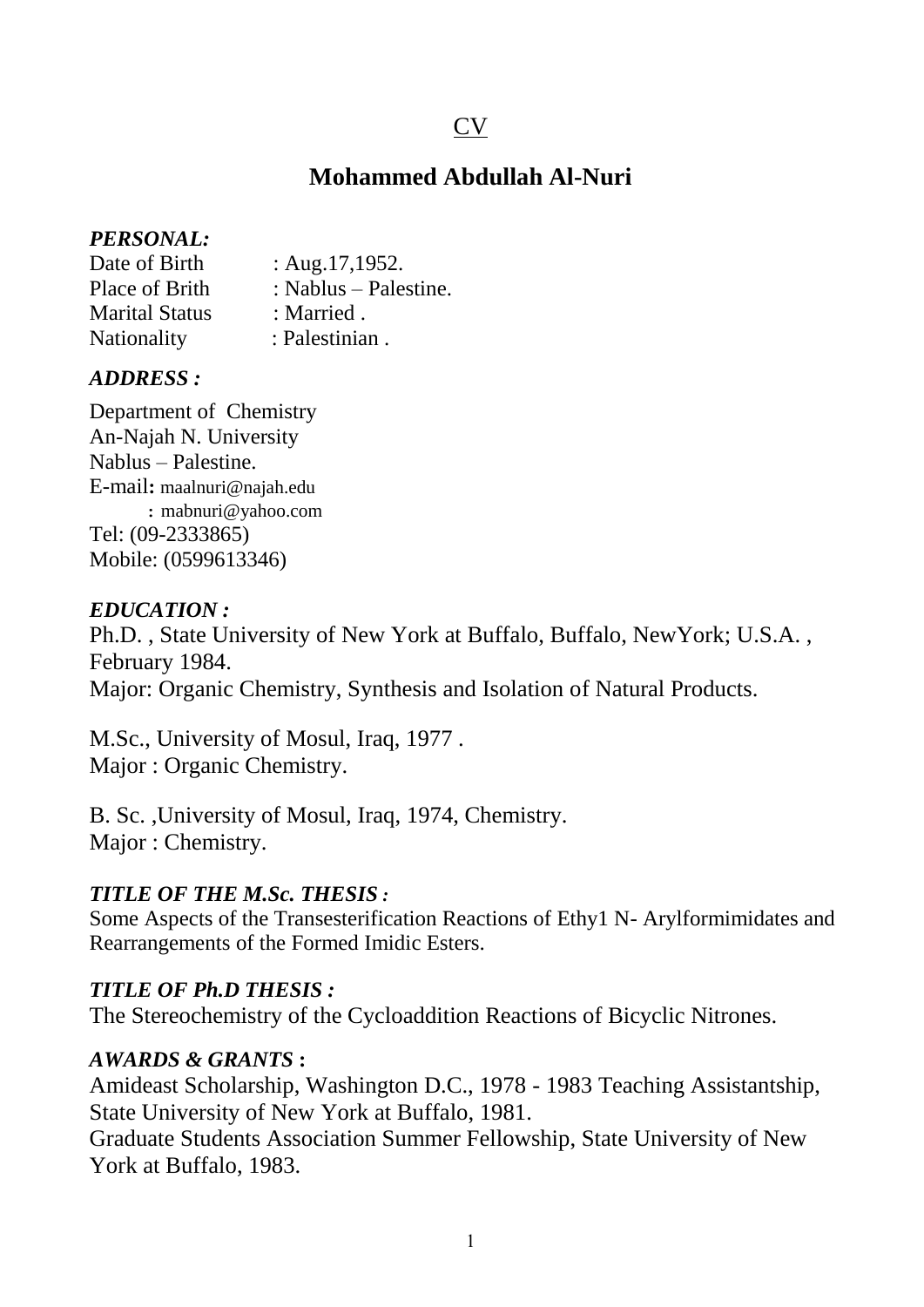DAAD Scientific Visit, Hohenheim University, Germany, July 1991 - Sept. 1991.

ISESCO Grant, An-NAJAH University, Nablus, 1989.

Amideast Grant, An-NAJAH University, Nablus, 1993

DAAD Scientific Visit, Tubingen University, Germany, July 1995 - Sept. 1995. Fulbright Scholarship, State University of New York at Buffalo,USA, Sept.1997- Sept.1998.

Paletinian Univerities Fund Grant(Sept.2007-Sept 2009).Project:"Anticancer Natural Ingredients."

## *PROFFESSIONAL SOCIETIES :*

The American Chemical Society The American Chemical Society / Western New York Division The American Chemical Society / Organic Division. Palestinian Chemical Society.

## *ADMINISTRATION:*

Chairman, Department of Chemistry, An-Najah N.University (1988 – 1992). Chairman, Department of Chemistry, An-Najah N.University (2004 – 2005).

## *CONFERENCES & RESEARCH PRESENTATIONS :*

- 1. Kodak Organic Symposium- Kodak Chemical Company, Rochester, New York, U.S.A., Oct. 10, 1980- attendance.
- 2. American Chemical Society, 181<sup>st</sup> National Meeting, Las Vegas, Nevada, U.S.A., April 28-May3, 1982- attendance.
- 3. College of Science and Technology Symposium, Abu Deis, Jerusalem. May 10, 1984. (Research Paper).
- 4. First Palestinian Chemical Conference, An-Najah N. University , Nablus, July 29- 30,1992. (Research Paper).
- 5. Workshop on Photonic Materials, SUNY at Buffalo, Buffalo, N.Y.,U.S.A., October 26, 1997- Attendance.
- 6. The 8<sup>th</sup> conference on Non-linear Organic Photonic Materials, Hokkaido, Japan, October 1998. (Research Paper).
- 7. Workshop on Biologically Active Compounds at An-Najah University with Gallili Research Center, October 1999.

## *TEACHING EXPERRIENCE :*

I have been responsible for teaching the following courses for several times during my teaching experience.

General Chemistry ( 23101 )

Organic Chemistry (Pharmacy - Junior Level) (101213)

Organic Chemistry ( I ) ( 23231 )

Organic Chemistry ( I I ) ( 23232 )

Practical Organic Chemistry (23235 )

Practical Organic Chemistry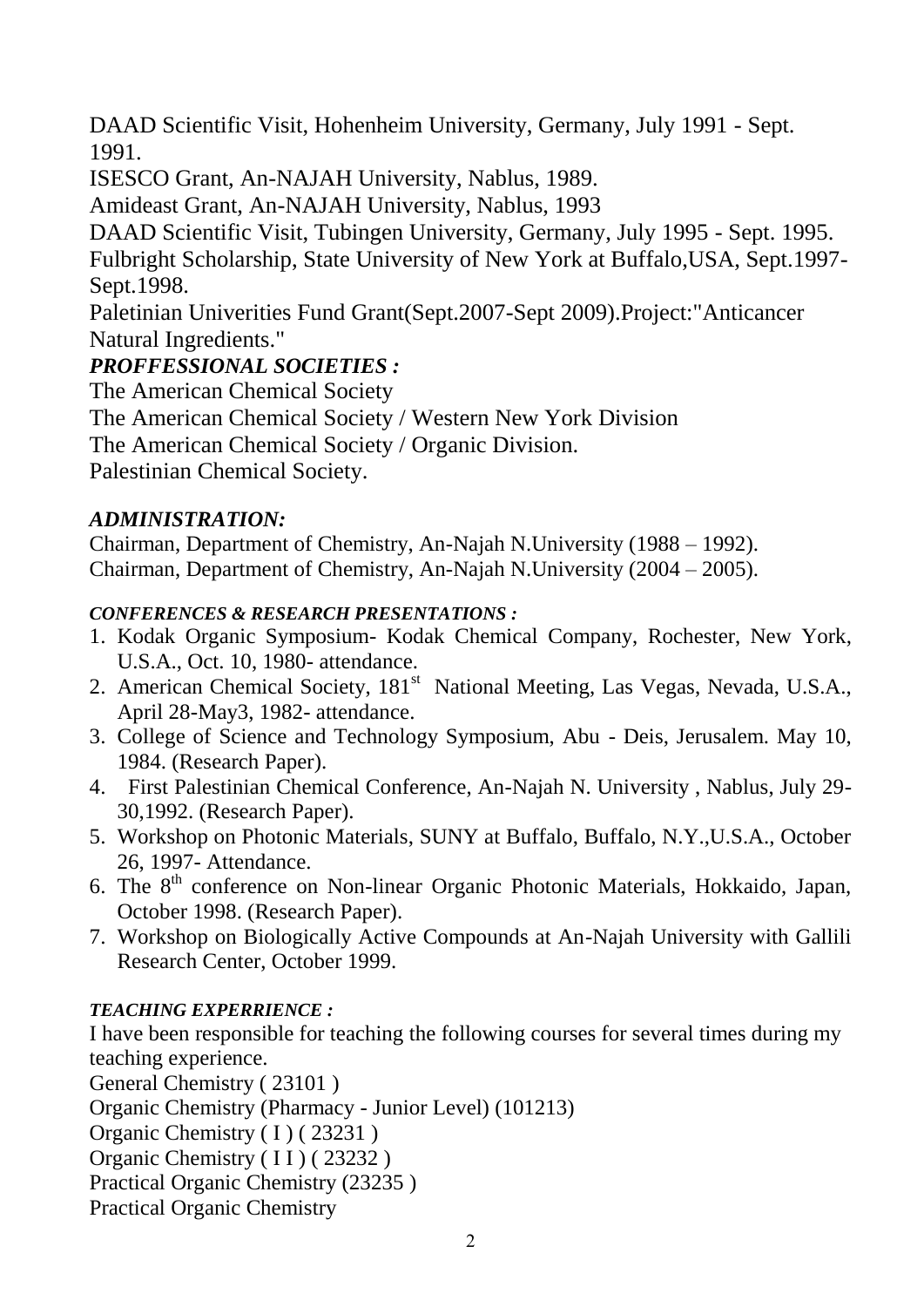( for Students of Biology and Medical Technology ) ( 23237 ) Organic Chemistry(Chemical Engineering) (23238) Organic Chemistry (III) (23331) Practical Organic Chemistry ( 23335 ) Chemical Literature ( 23392 ) Systematic Identification of Organic Compounds (23432 ) Organic Synthesis (23435 ) Special Topics ( Organic Photochemistry ) (23481 A ) Seminar ( 23491 ) Supervision on Undergraduate Research Projects ( 23492 ) Advanced Organic Chemistry ( for Masters Students ) ( 23531 ) Advanced Heterocyclic Chemistry (Ph. D. Level) (423732)

## *SUPERVISED MSc THESES:*

- 1. Isolation, Identification and Determination of Antifungal Constituents from Some Medicinal Plants in Palestine. A. I. Husain (May 1995).
- 2. Isolation, Identification and Determination of Antifungal Constituents from Ruta Chalepensis and Phagnalon Rupestre and Synthesis of Some Hydrazones with Antifungal Activity. A. M. Haroun (June 1997)
- 3. Kinetics of Cleavage of Carbon Silicon Bond by Tetrabutylammonium Fluoride. J. A. Abdelkareem (February 1999).

## *RESEARCH AREAS :*

- 1. Medicinal Organic Synthesis.
- 2. Isolation and Determination of Natural Product.
- 3. Physical Organic Chemistry.
- 4. Organic Ligands Used in Determination of Metal Ions.

## *COMMITTEES :*

- 5. Chairman of books committee for the Chemistry Department, An-Najah University 84/85, 85/86 .
- 6. Member of committee for proposing a research budget for the Chemistry Department, An-Najah University 84/85.
- 7. Member of committee for the internal regulations of the Chemistry Department, An-Najah University 84/85
- 8. Member of committee for the of departmental guide book for the Chemistry Department, An-Najah University 86/87.
- 9. Member of a pity and guidance committee for Chemistry Students, An-Najah University 86/87.
- 10.Member of the Council of the College of Science, An-Najah University 85/86.
- 11.Member of the Editorial Board of An-Najah J. Research, Nov. 1991 June 1993.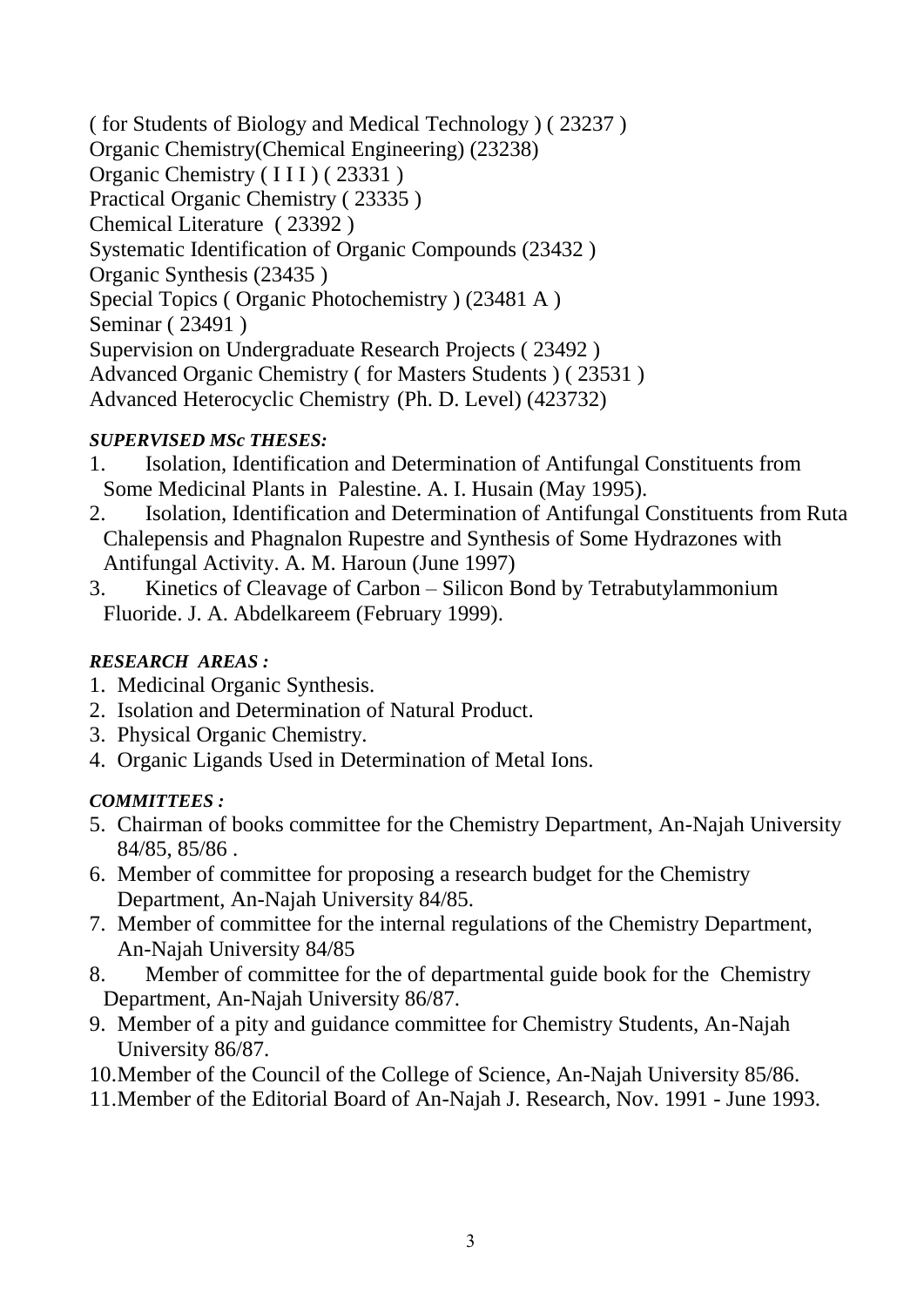*REFERENCES :*

- 1. Prof .Joseph J. Tufariello, Department of Chemistry, SUNY at Buffalo, Buffalo, New York 14260 - U.S.A.
- 2. Prof. Peter T. Lansbury, Department of Chemistry, SUNY at Buffalo, Buffalo, New York 14260 - U.S.A.
- 3. Prof. Paras N. Prasad, Department of Chemistry, SUNY at Buffalo, Buffalo, New York 14260 - U.S.A.
- 4. Prof. Charles Liebow, Oral and Maxillofacial, Surgery Department, School of Medicine,112 Squire Hall, SUNY at Buffalo. Buffalo, New York 14214 - U.S.A.
- 5. Prof. Foad M. Mahmoud, Department of Chemistry, An–Najah N. University, Nablus, West Bank, Palestine.
- 6. Dr.. Othman A.Hamed, Department of Chemistry, An–Najah N. University, Nablus, West Bank, Palestine.

# *PUBLICATIONS*

1-Othman A.Hamed,Emad M. Hamed and Mohammed A. Al-Nuri,"Asymmetric Oxidation of Ketones Using Chiral Bimetallic Pd(II) Complex." *Submitted for Publication.*

2-I.Warad, M.A.Al-Nuri, S.Al-Resayes, K.Al-Farhan, and M.Ghazzali," N-(Di-2 pyridylmethylene)benzohydrazide",*Acta Cryst.,2009,E*65*,o1597.*

3- I. Warad, G. Al-Sousi, M.A.Al-Nuri, S. Al-Gobari, Y. Mabkhoot, S. Al-Reasyes, Z. Issa, "Synthesis, Support and Spectral Analysis of Novel Amine and Diamine-Ruthenium(II) Complexes Starting from Triphenylphosphine-Ruthenium(II) Precursor,

J*. Saudi. Chem. Soc.*, *2008*, *12*, 95.

4**-** M.A.Al-Nuri ,A.Haroun,I.Warad, R.M.Mahfouz , S.Al-Resayes , and M.Ali-Shtayeh, "Synthesis and Characterization of Some Antifungal Active Hydrazones from Combination of Several Functionalized Hydrazides with Di-2-Pyridyl Ketone "*,J. Saudi Chem. Soc., 2007 ,11, 313 .*

5- R. Abu-El-Halawa, M.A. Al-Nuri and F. M. Mahmoud, "Synthesis and Antimicrobial Activity of New N-Methyl-N-(2-Pyridyl) Aromatic and Heteroaromatic Hydrazones", *Asian J.Chem*., *2007,19*,1658.

6-M.A. Hannoun, M.A.Al-Nuri, "Synthesis and Dethiation of 5-Phenyl-3 thioxo-2,3-dihydro-1H-2,4-benzodiazepine-1-one", *An-Najah J.Research-A*, *2006*, 20,207.

7-F.M.Mahmoud, M.A.Al-Nuri and J.A. Daraghmah, "Solvent effect on Nueleophilic Cleavage of

p-Chlorobenzyltrimmethylsilane using Tetrabutylammonium Flouride in ROH-DMSO Media", *Journal of Applied Sciences*, *2004***, 4,** 193.

8-F. M. Mahmoud, M. A. Al-Nuri and J. A. Daraghmah, "Nucleophilic Cleavage of Substituted Benzyltrimethylsilanes using Tetraalkylammonium Fluoride in DMSO-H2O Media", *Pak. J. Appl. Sci., 2003*, **3**, 125.

9-M.A. Al-Nuri, "Synthesis of Laser-Sensitive Chromophores and their Attachment to An Antitumor Drug; Doxorubicin", *An-Najah J. Research-A, 2000*, **14**, 61.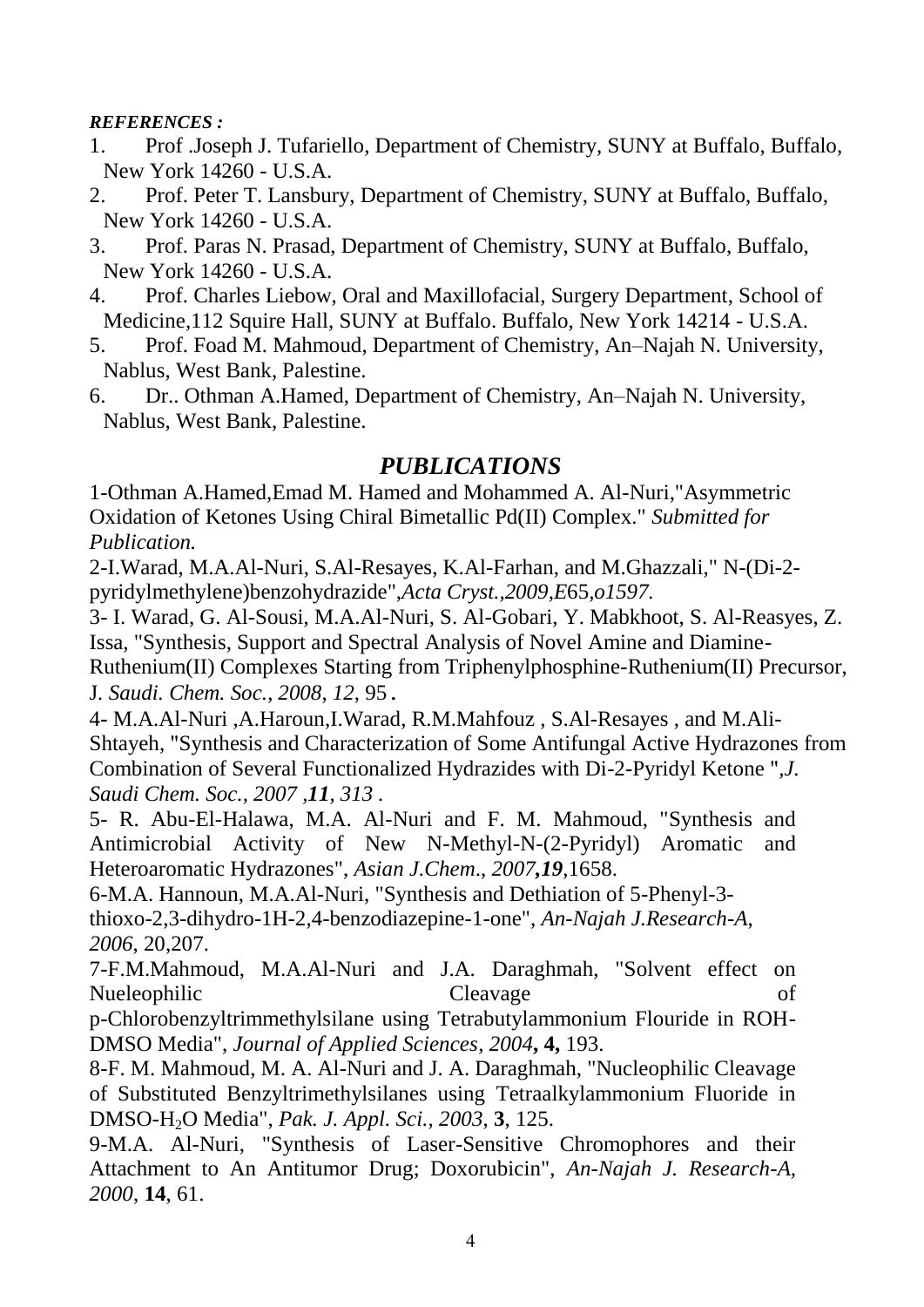10-X. Wang, L. Krebs, M.A.Al-Nuri, H.E. Pudavar, S. Ghosal, C. Liebow, A.A. Nagy, A.V. Schally, P.N. Prasad,"Chemically Labeled New Cytotoxic Agent: Two-Photon Fluorophore for Optical Tracking of Cellular Pathway in Chemotherapy". *Proceedings of Natural Academy of Science USA. 1999*,**96**,11081.

11-M.S Ali-Shtayeh, R. Yaghmour, Y.R. Faidi,K.Salim, M.A.AL-Nuri, "Antimicrobial Activity of 20 plants Used in Folkloric Medicine in the Palestinian Area", Journal of Ethnopharmacology, 1998, 60, 265.

12-M.S Ali-Shtayah, M.A. Al-Nuri, R.Yaghmour, and Y.R. Faidi, "Antimicrobial Activity of Micromeria Narvosa from The Palestinian Area," Journal of Ethnopharmacology, 1997, 58,143.

13-M.A. Al-Nuri, "High performance Liquid Chromatographic Method For The Quantitative Determination of Emodin In Rumex Cyprius Plant", *J.Liq. Chrom. And Technol, 1997*, (in press).

14-M.A.Al-Nuri, "N.A.Zatar, M.A.Abu-Eid, M.A.Hannoun, W.J.Al-Jondi,

A.I.Hussein, and M.S. Ali-Shtayeh.. "Emodin, A Naturally Occurring

Anthraquinone. Its Isolation*, Spectroscopy Letters, 1996***, 29**, 1539.

15-A.Z.Abu-Zuhri, M.S.El-Shahawi, M.M.Kamil, M.A.Al-Nuri, and

M.A.Hannoun,"Spectrophotometric and Polarographic Studies of Di-2-Pyridyl Ketone 2-Thienoylhydrazone*", Analytical Letters, 1994*, **27**, 1907.

16-M.A.Al-Nuri, M.A.Hannoun, N.A.Zatar, M.A.Abu-Eid, W.J.Al-Jondi,

A.L.Hussein, and M.S.Ali-Shtayeh, "Plumbagin, A Naturally Occurring Naphthoquinone. Its Isolation, Spectrophotometric Determination In Roots, Stems, and Leaves in Plumbago Europea L*". Spectroscopy Letters, 1994*, **27**, 404.

17-M.A.Al-Nuri, " $\alpha$ , β-Unsaturated Lactone-Nitrone Cycloadditions. A Route to the Synthesis of ( ) Tussilagin, *"An-Najah J.Research, 1994***, II (**8), 49.

18-M.Abu-Eid, N.A.Zater, M.A.Al-Nuri, M.Hannoun, and S.Khalaf,

"Spectrophotometric Determanation of Uranium with Di-2-Pyridyl Ketone Benzoylhydrazone*", An-Najah. J. Research, 1994*, **II** (8), 72.

19-A.Z.Abu-Zuhri, M.A.Al-Nuri, M.Hannoun, and J.S. Shalabi,"Polarographic Study of Some Arylidene-2-Pyidylhydrazones*." An-Najah J.Research, 1992***, II** (7), 29.

20- A.Z.Abu-Zuhri, M.A.Abu-Eid, M.A.Al-Nuri, and F.M.Mahmoud," Kinetic Studies on the Hydrolysis of Pyrrolidene Benylhydrazone and Tiophenylidene Benzoylhydrazone" *J.Fac.Sci, U.A.E Univ, 1992*, 4, 71.

21-M.Abu-Eid, N.A.Zater, M.A.Al-Nuri, M.Khamis and S.Khalaf,

"Spectrophotometric Determination of Uranium in Ores Using Di-2-Pyridyl Ketone Hydrazone Derivatives", *Spectroscopy Letters, 1992***, 25,** 585.

22-M.A.Al-Nuri M.Abu-Eid, N.A.Zatar, S.Khalaf, M.Hannoun, and M.Khamis "Spectrophtometric Determination of Cobalt in Aqeous Solution Using Di-2- Pyridyl Ketone Derivatives", *Analytica Chimica Acta, 1992,* **259**, 175*.*